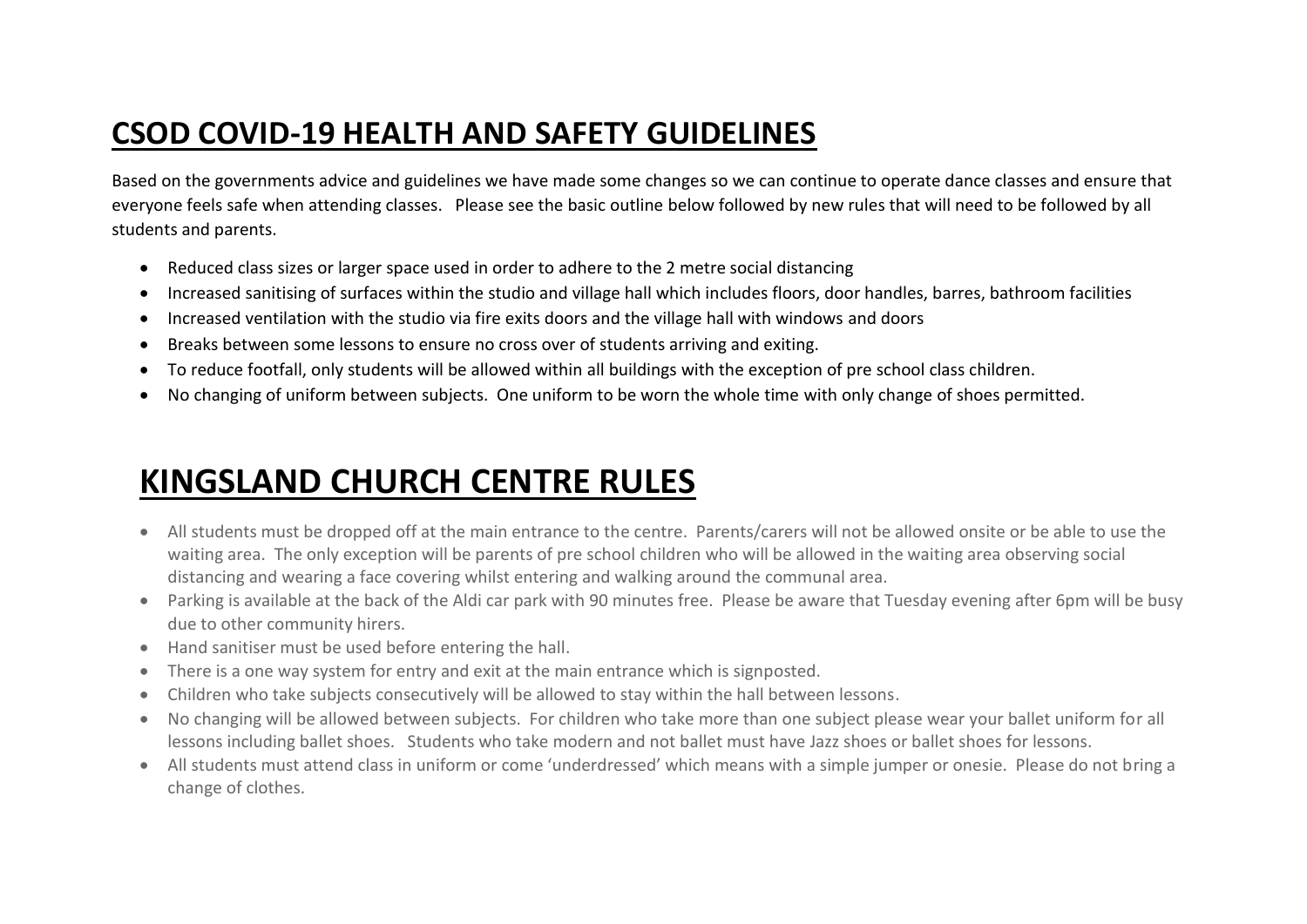- One small bag containing shoes and a named water bottle only may be brought into the hall.
- All students will be required to maintain a 2 metre distance before, during and after lessons.
- Timings may have changed slightly due to cleaning breaks. Please see attached timetable.
- Students can only use the toilet one at a time. Younger children will be accompanied by a teaching assistant.

## **SUBJECTS**

The majority of dance subjects can continue normally with social distancing measures in place. The phrase 'use of space' is a well used term in dance and dancers are always required to space out and use 'their' area. Social distancing is therefore something that we are very familiar with and most dancers (even little ones) are very used to this. We already use 'spots' as markings for classes which the younger children stand on however to build on this we will be marking out spots in the studio before lessons and in all lessons.

Syllabus lessons (Ballet, Tap and Modern) require students to stay in the same area for most of the lesson, the only exception is for travelling work and turns which we will do one at time so children can use more space. This will also be the case for syllabus amalgamations and dance routines.

General fitness, exercise and non syllabus lessons (Body conditioning, Street Jazz and Adult tap) are also able to continue as normal with social distancing. Most exercises are taught in one spot and dance routines can be performed in limited areas.

Acro and musical theatre will have some limitations. At present we are not allowed to teach singing and we are not allowed a 'hands on approach' to training. Therefore these classes will be taught as follows:

Acro – Students will concentrate on strengthening and stretching exercises and basic Acrobatic movements such as forward rolls, cartwheels. Acro mats will be used but these will remain on the floor for the whole lesson. Children will be allocated a space on the mats for each lesson and the mats will be cleaned between lessons.